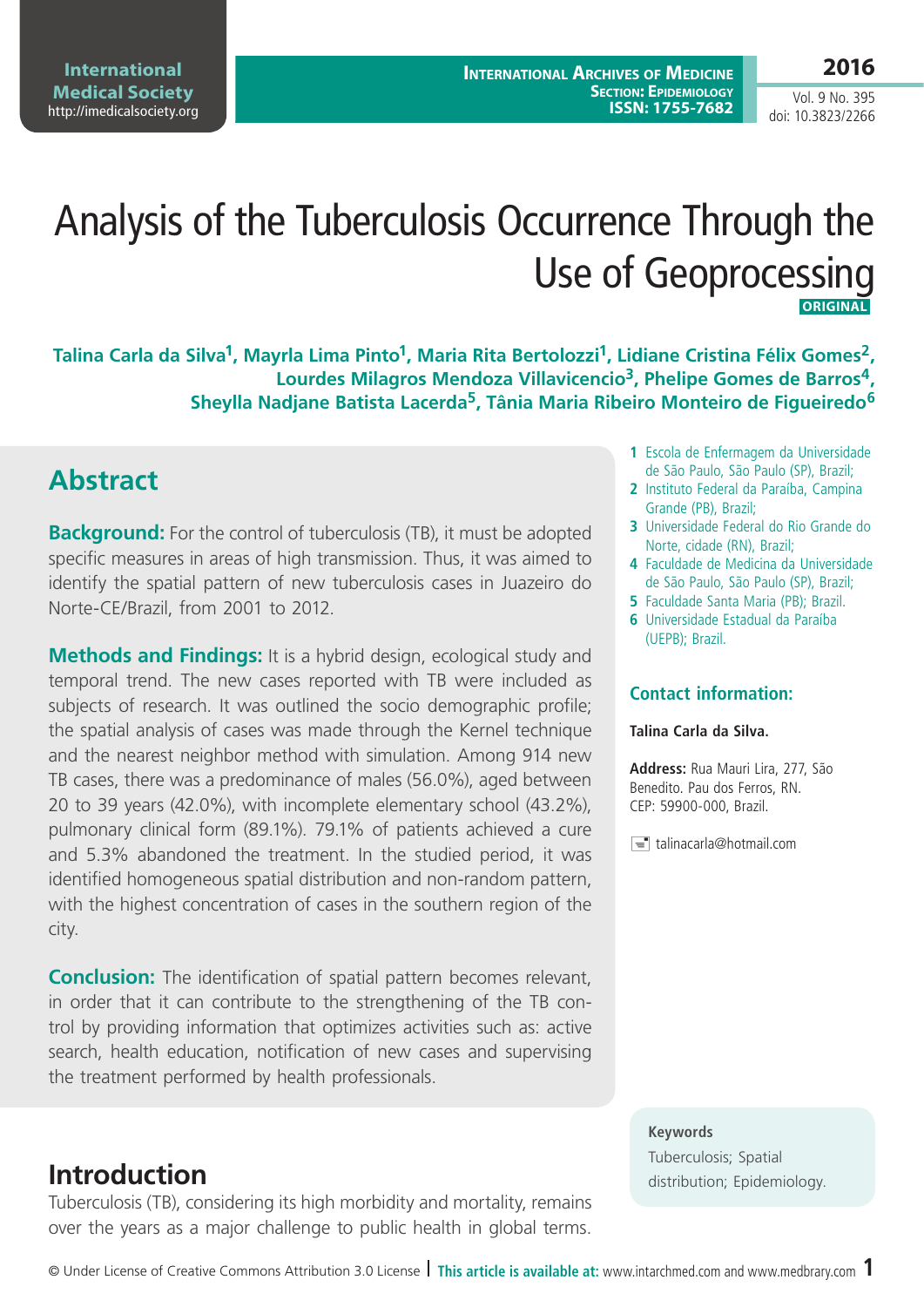**2016**

Despite it is a curable disease with a free treatment, it is estimated that one third of the world's population is infected and about one million people die every year [1, 2]

In some countries of Western Europe and North America, this disease behaves as recidivist pathology, while in Brazil it has been characterized as a stigmatized illness with great vulnerability [3].

Brazil occupies the 16th position among countries with the highest burden of disease. In 2012, 70 thousand new cases were recorded and, this number increased in 2013 to 71.123 thousand, equivalent to an incidence of 35,4/100.000 inhabitants [4].

Among the factors that aggravate even more this situation, it can be highlighted: poverty, low educational level, the late diagnosis, the treatment abandonment, the spread of HIV (Human Immunodeficiency Virus), the population growth and the demographic variations [5, 6].

The disease´s epidemiological trend shows that TB control strategies have been potent or ineffective. Associated with the social inequity, in order to break the chain of the disease transmission and the reduction of its contents, it is necessary to adopt general measures, to improve living conditions, in addition, it is also necessary, specific measures aimed at areas that show high level of transmission [6, 7].

Thus, it is important to know such areas and a technique that can be used by health surveillance is the geoprocessing, which consists of a tool for spatial analysis, able to delimit the homogeneous areas and measure the risk of infection in these locations [8]. The geoprocessing provides more comprehensive situational overview and offers policies to direct specific intersectoral actions.

Thereby, this study aimed to identify the spatial pattern of new TB cases in Juazeiro do Norte/CE/ Brazil, from 2001 to 2012.

## **Methods**

It is an ecological study with hybrid design and temporal trend, carried out in Juazeiro do Norte, located in the South of Ceará State, in the northeast of Brazil and in the metropolitan region of *Cariri*. It is far 549 km from the capital, Fortaleza. Its land area is 248,832  $km^2$ , with an estimated population - in 2012 - of 255,648 inhabitants [9].

The study period is from 2001 to 2012, in which it was included as subjects of research the new TB cases reported of all clinical forms (Pulmonary, Extrapulmonary and Pulmonary+Extrapulmonary), inscribed in the Tuberculosis Control Program (PCT), that possessed the full address (Street, number, neighborhood and Zip Code) and they had to live in the municipality urban area.

 It is understood about the term 'new case': patient that was not submitted to the anti-tuberculosis therapy; that made treatment for less than 30 days or, more than five years [10].

The data collection occurred from March to June/2013. Initially, it was done the data survey through consultation in secondary information sources from the Notification Aggravation Information System (SINAN), provided by the Epidemiological Surveillance of Municipal Health Secretariat of Juazeiro do Norte/CE/Brazil. Soon after, it was done the processing of such data the removal of duplicate cases that were reported in the city countryside and with incomplete address. Subsequently, it was done the geocoding of the occurrences using the city digital map, obtained on the data basis from the Brazilian Institute of Geography and Statistics (IBGE). This technique aims to estimate and spatialize events through the geographical position corresponding to the address sought.

In order to perform this procedure, it was organized Excel spreadsheets with the complete address description. Then, it was uploaded to *Google Fusion Tables* (a Google service whose function is to geocode addresses from Excel spreadsheets). So, it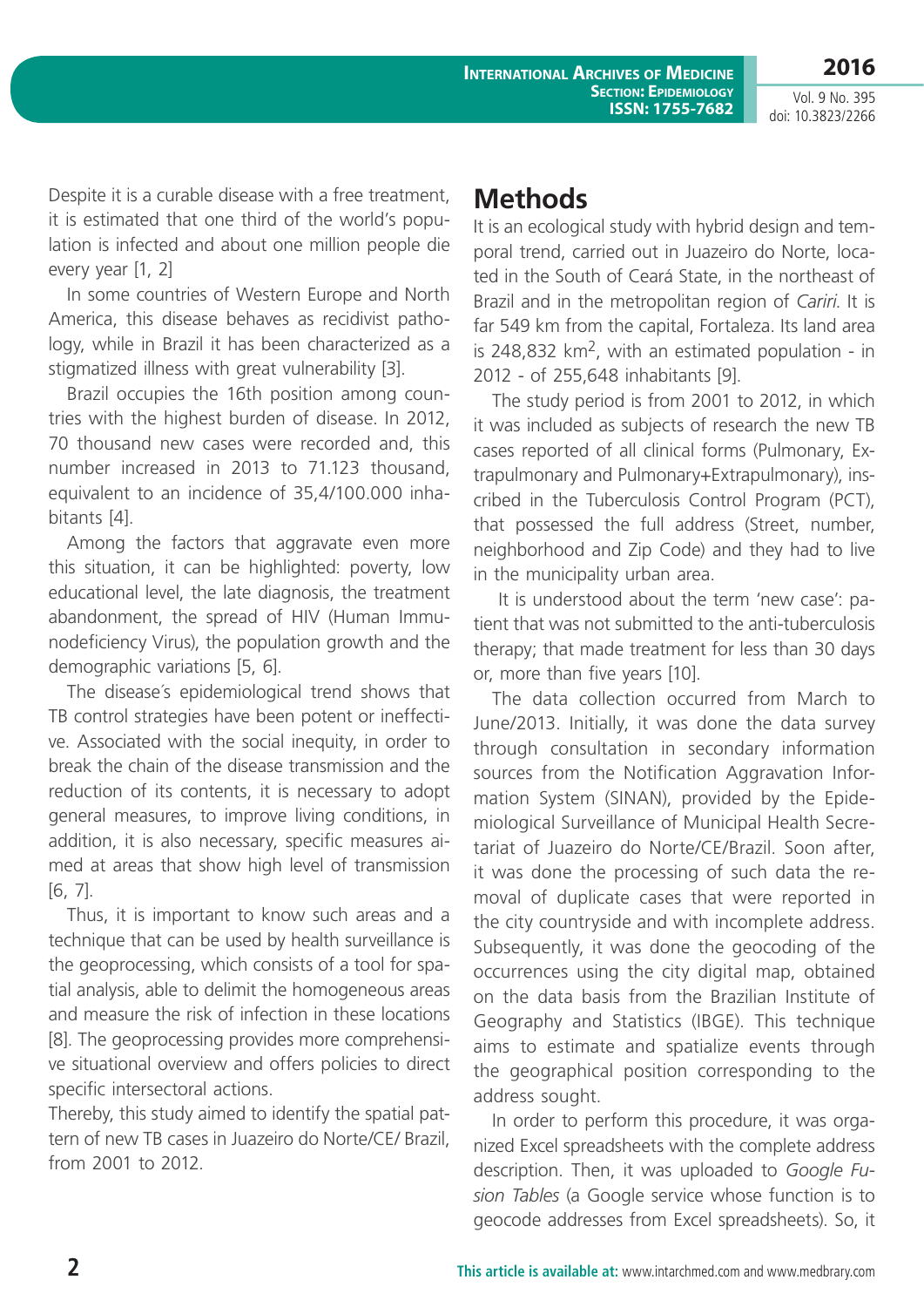was obtained the XY coordinates for a given address, which they were saved in KML format. With the file saved in this format, it was used the Track-Maker® *software*, free version for KML conversion in *Shapefile*. When the files were in *Shapefile*, it was made the maps with the spatial distribution of TB cases using the ArcGis *Software*, version 10.

Shortly thereafter, it was traced the patients profile using the socio demographic (gender, age and education) and clinical variables (clinical form and closure situation), by means of the R software. For the areas identification with the highest concentration of cases (warm areas), it was applied the Kernel density, with coverage radius of 500 and smoothing surface of 50. It is important to mention that the geographical unit studied in the map was the census sector - this choice was done because they are more homogeneous and they possess a higher level of unbundling.

Through the SPRING Software, it was evaluated the space autocorrelation, and for this, it was used the *nearest neighbor with simulation* Method, in order to investigate if the spatial distribution of TB occurrences succeeded at random or followed any pattern in space. The *W* function corresponds to the sum of the nearest neighbors of each event whose distance is less than or equal to *w*, divided by the number of events in the region.

The study was approved by the Ethics Committee of Universidade Estadual da Paraíba (UEPB), CAAE number 0176.0.133.000-11, taking into account the recommendations contained in the 466/12 Resolution of the National Health Council. Study conducted without any institution financing.

### **Results**

914 new cases of tuberculosis were geocoded from 2001 to 2012 and it can be observed that the majority of these are males (56,0%), age between 20 to 39 years (42%), who attended the incomplete elementary school (43,2%), and who

had pulmonary clinical form (89,1%), with healing percentage of 79,1% and abandonment of 5,3% **(Table 1)**.

**Table 1.** Tuberculosis new cases according to some demographical variables, clinical form and closure situation, Juazeiro do Norte/CE/Brazil, 2001-2012.

| <b>Variables</b>                       | N              | $\frac{9}{6}$ |
|----------------------------------------|----------------|---------------|
| Sex                                    |                |               |
| Male                                   | 512            | 56.0          |
| Female                                 | 402            | 44.0          |
| Age Group (Years)                      |                |               |
| $0 - 9$                                | 16             | 1.8           |
| $10 - 19$                              | 66             | 7.2           |
| $20 - 39$                              | 384            | 42            |
| 40-59                                  | 299            | 32.7          |
| 60 E Mais                              | 149            | 16.3          |
| Education                              |                |               |
| None                                   | 160            | 17.5          |
| Incomplete Elementary School           | 395            | 43.2          |
| Complete Elementary School             | 43             | 4.7           |
| Incomplete High School                 | 96             | 10.5          |
| Complete High School                   | 34             | 3.7           |
| Incomplete Higher Education            | 8              | 9.0           |
| Complete Higher Education              | 24             | 2.6           |
| Ignored                                | 89             | 9.7           |
| It Does Not Be Applied                 | 14             | 1.5           |
| <b>Blank</b>                           | 51             | 5.6           |
| <b>Clinical Form</b>                   |                |               |
| Pulmonary                              | 814            | 89.1          |
| Extra-Pulmonary                        | 88             | 9.6           |
| Pulmonary + Extra-Pulmonary            | 12             | 1.3           |
| <b>Closure Situation</b>               |                |               |
| Cure                                   | 723            | 79.1          |
| Abandonment                            | 49             | 5.3           |
| Death By TB                            | 6              | 0.6           |
| Death By Other Cases                   | $\overline{2}$ | 0.2           |
| Transfer                               | 47             | 5.1           |
| Change Of Diagnosis                    | 13             | 1.4           |
| Multidrug-Resistant Tb                 | $\mathbf{1}$   | 0.1           |
| Ignored                                | 73             | 8.0           |
| Total                                  | 914            | 100           |
| Source: SINAN/CE: Ministério da Saúde. |                |               |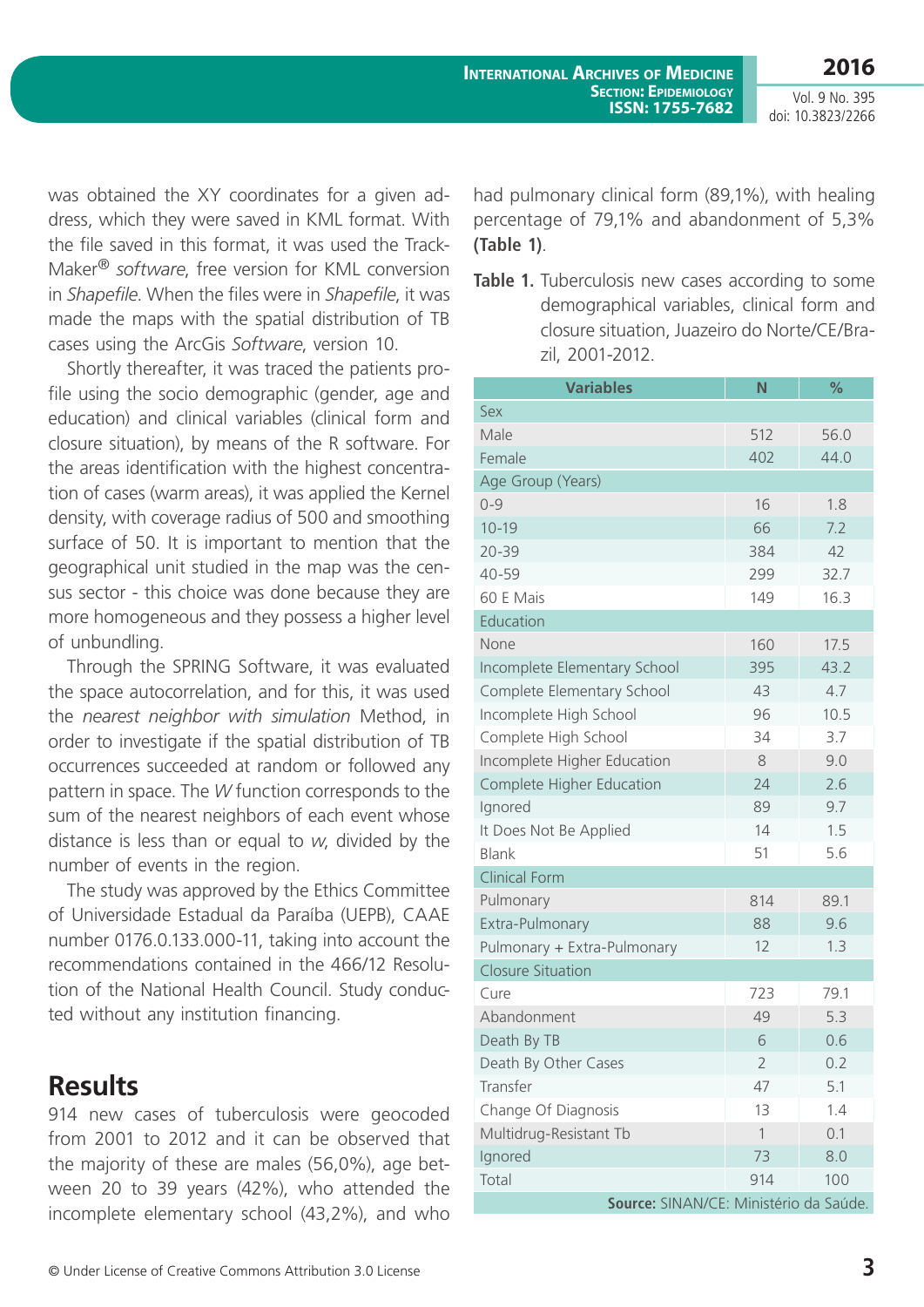

The isolated maps of TB cases **(Figures 1** and **2)**, which were divided in two periods - from 2001 to 2006 and 2007 to 2012 - can be used as a spatial visualization strategy of disease. However, it is important to notice that each of the points do not necessarily represent a case, because some notifications were made in the same address or with rays of vicinity which generate an overlay. So, in order to have a more accurate analysis of spatial aggregation of the episodes, it was necessary to use the statistical technique of Smoothing Kernel space to estimate the local intensity, which it can be seen also on the maps of **Figures 1** and **2**, that show the regions of highest concentrations with the darker colors.

Through the observation of the map points from 2001 to 2006 **(Figure 1)**, it can be identified a homogeneous distribution of the cases, which are distributed in greater intensity in the central region



of the map and some on the edge of the map. However, it is through the Kernel map **(Figure 1)** that it can be observed the area with the highest density of TB cases located in part of the southern region, which covers five census sectors, corresponding to the following neighborhoods: Pirajá and Romeirão (the darkest area of the map - **Figure 1**).

From 2007 to 2012, displayed in **Figure 2**, it can be seen in the isolated distribution map, a group in the central region and, only a few cases in the city peripheral region. In **Figure 2**, it is observed that the map with the Kernel estimator analysis indicates that the higher incidence of patients lies in the southern region (red area in Figure 2), and it covers two census sectors, located in João Cabral neighborhood.

According to the nearest neighbor analysis with simulation **(Figure 3)**, it was detected that the TB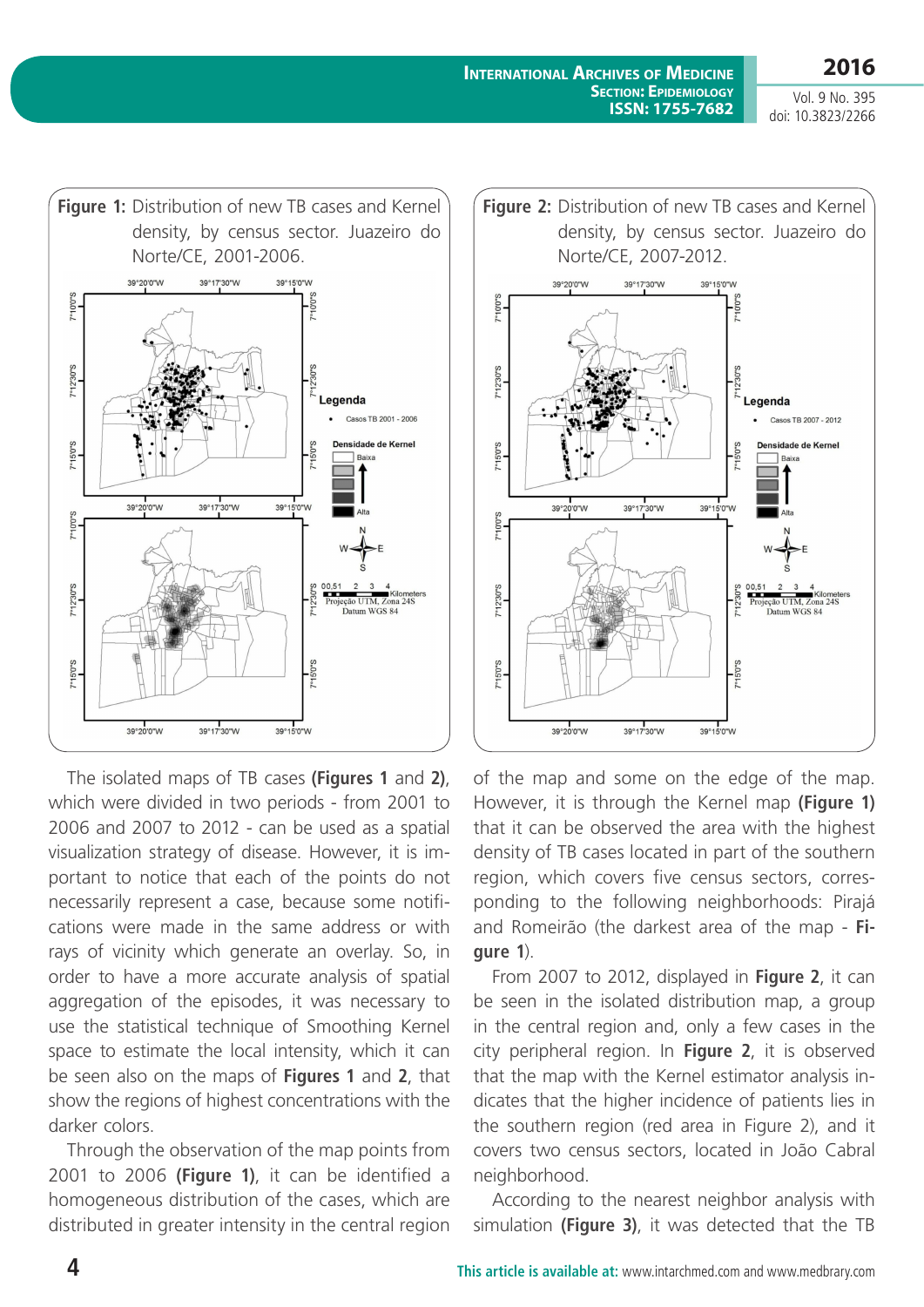**2016** Vol. 9 No. 395

doi: 10.3823/2266



episodes have a non-random distribution, showing a spatial correlation -shown in **Figure 3**- in which the case behavior curves remain much above the straight line which features random distribution.

### **Discussion**

The demographic profile for the 12 year period, found in this study, corroborates with other scenarios [2, 11, 12] carried out in different regions of the country, as well as in other countries, making it possible to determine the disease vulnerability in some groups.

The male is more affected by TB and, it does not have a biological explanation for this fact, but it is possible to relate the life habits of this population portion, associated to the lack of healthcare [8, 11]. In countries where this disease is more controlled, the age group most affected is the elderly population [6]. This differs from what it was found in this study, in which the productive age group obtained higher percentage, which TB is considered a social problem, since this will directly affect the socioeconomic life of the patient, because to the weakness state caused by the disease, the affected person may require work removal [13].

The low educational level of the subjects of this study, on the one hand, can demonstrate the relationship with social statements that have less ac-

cess to the elements that make up life with dignity, besides, potentially, it implies the misperception of the disease, which can result in less adherence to TB treatment and a non-seeking to the health services. As a result, it may occur the delay of diagnosis and treatment, with increased risk of abandonment and permanence of pathology among communities.

Tuberculosis is a disease caused by *Mycobacterium tuberculosis* and it can install itself in any body organ. However, the most common form of the disease and the responsible for the transmission chain is the lung, which corroborates with the data found in this research [10].

Even though the municipality under study priority for TB control, the closure situation, pointed to the obtained data in 12 years, highlights that the fees are below the targets, of at least 85% of cure and a maximum of 5% of abandonment, advocated by the World Health Organization [3].

Tuberculosis is a complex disease, difficult to control and easy to spread, because it is transmitted by airways between humans. However, it can present a close relationship with space and its organization, when it seeks to understand this dynamic, it is possible to leave the individual scope of pathology and enlarge to the collective dimension.

The space is modeled according to human needs - economic, social or cultural. By means of these environmental transformations, it is possible to determine the epidemiological frame of some diseases, mainly the infecto-contagious and parasitic diseases [14-16].

With the use of spatial analysis techniques in the field of public health, territorial extensions, considered a limiting factor for TB control, it enables the identification of vulnerability areas and priorities for its intervention [17].

The spatial analyses results suggest that the spatial distribution of TB cases in Juazeiro do Norte/CE/Brazil was homogeneous and non-random, showing a spatial correlation. However, such evidences are not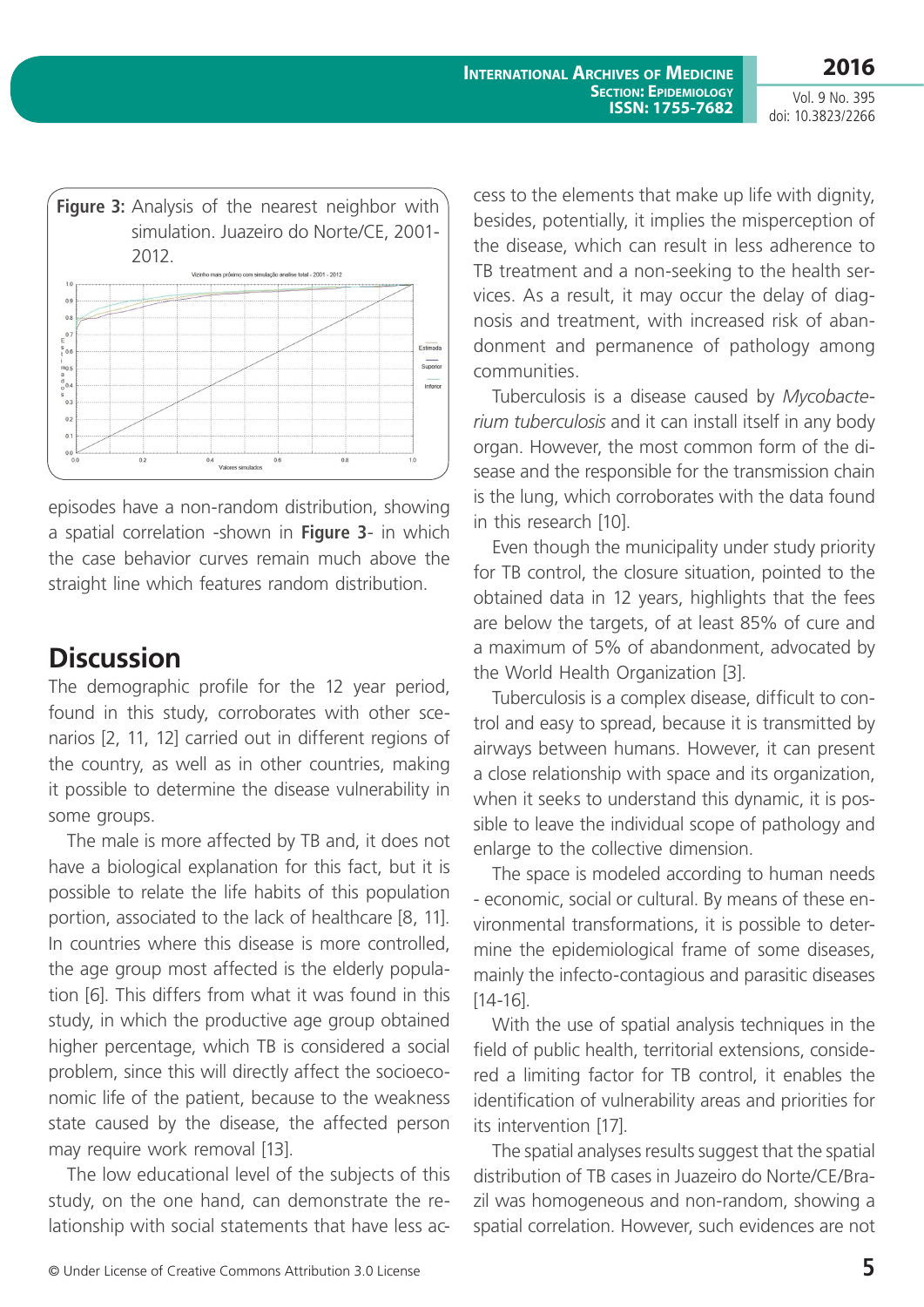**International Archives of Medicine Section: Epidemiology ISSN: 1755-7682**

Vol. 9 No. 395 doi: 10.3823/2266

**2016**

consistent with other researches, because the disease in other regions have presented a heterogeneous spatial pattern [1, 2, 6].

The neighborhoods where there are the highest concentration of cases (João Cabral, Franciscano, São Miguel, Santa Teresa, Salesianos, Centro, Romeirão and Pirajá) are regions of high population flow, where there is a public market in the city and various trades. That fact may suggest a more complex condition that may be influence the disease development, such as: individuals occupation, access to quality health care, urban spaces and social behavior.

The city receives tourists from various parts of the country to visit Padre Cícero Garden, located on the Garden Hill - 3 km from Juazeiro do Norte-CE, where the entire year receive the so-called pilgrims for this visitation. This factor may contribute to dispersal of tubercle bacilli, in order that migrations are known as one of the predisposing factors to the disease emergence.

The choice of the analysis unit is extremely important, because it can influence in the understanding of the phenomenon researched. Thus, it was used a unit that had aggregated information, such as census tracts, which consist of the smallest territorial unit. Through the Kernel analysis, it was able to identify the hot areas, i.e., where there were the sectors with the highest cases concentration.

### **Conclusion**

From this study, it was possible to understand how the occurrence of new TB cases in the municipality. It was found that the TB affects all regions with the same intensity, once the disease is more concentrated in some areas and with higher prevalence in specific groups (males, adult age and low education).

The occurrence delineation of new episodes of this pathology, by means of spatial analysis, indicated areas of greatest vulnerability to illness. This

areas identification of higher and lower concentration of disease occurrences allows for the refurbishment and adaptation of TB control politics and programs, which come with the epidemiological reality.

The geoprocessing is configured as an important technique, in the understanding of new TB cases occurrence, and it should be used in other studies that also seek to understand the distribution of the disease in space and its relationship with the territory.

In this sense, this research may contribute to the strengthening of the disease control and promote information to optimize actions such as: the active search of respiratory symptoms in areas where the disease is concentrated and which corresponds to the areas of greatest vulnerability. And it also contributes to the targeting of more specific interventions control of individual and collective form, corroborating to public health management actions.

#### **References**

- **1.** Hino P, Takahashi RF, Bertolozzi MR, Egry EY. A ocorrência da tuberculose em um distrito administrativo do município de São Paulo. Esc Anna Nery. 2013; 17(1):153-9.
- **2.** Sousa WV, Albuquerque MFM, Barcellos CC, Ximenes RAA, Carvalho, MS. Tuberculose no Brasil: construção de um sistema de vigilância de base territorial. Rev Saúde Pública. 2005; 39(1): 82-9.
- **3.** World Health Organization. Global tuberculosis report 2014. Genebra, World Health Organization, 2014.
- **4.** Brasil. Secretaria de Vigilância em Saúde. O controle da tuberculose no Brasil: avanços, inovações e desafios. Boletim Epidemiológico. 2014; 44(2):13laudas [cited 2012 Set 17]. Available from: [http://portalsaude.saude.gov.br/images/](http://portalsaude.saude.gov.br/images/pdf/2014/abril/10/Boletim-Tuberculose-2014.pdf) [pdf/2014/abril/10/Boletim-Tuberculose-2014.pdf](http://portalsaude.saude.gov.br/images/pdf/2014/abril/10/Boletim-Tuberculose-2014.pdf).
- **5.** Barroso DG, Valín ER, Segovia VF, Prieto RR, Fernández JLB, Soria FS . Distribución espacial de la tuberculosis en España mediante métodos geoestadísticos. Rev Esp Salud Pública. 2009; 83:737-44.
- **6.** Coelho DMM, Viana RL, Madeira CA, Ferreira LOC, Campelo V. Perfil epidemiológico da tuberculose no Município de Teresina-PI, no período de 1999 a 2005. Epidemiol Serv Saúde. 2010; 19(1):33-42.